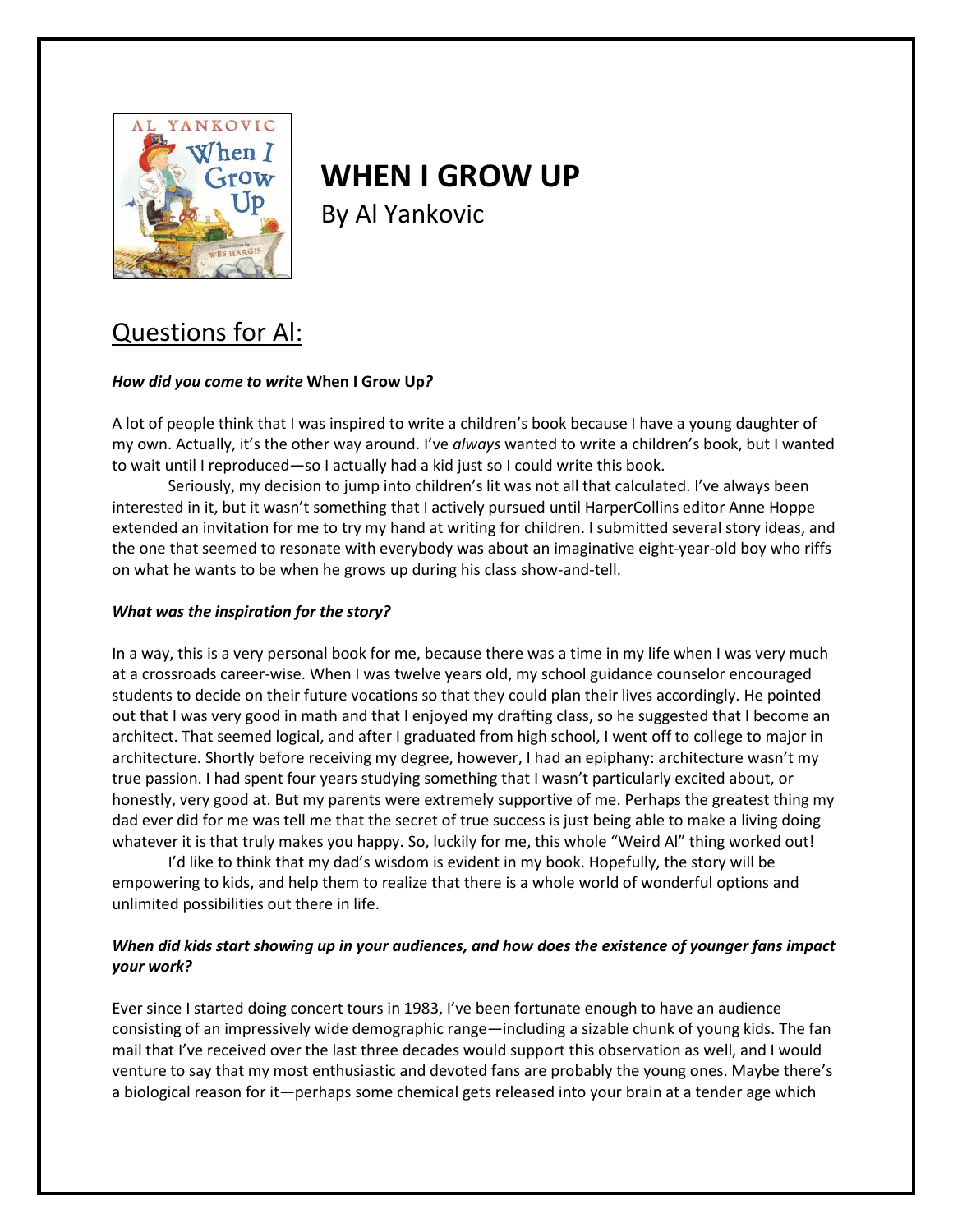makes you appreciate a particular brand of irreverence and silliness. At any rate, I've always been cognizant of the fact that a lot of my fans are kids, but I've never specifically geared my material toward them. I always just write what I think is funny, and happily, a lot of kids seem to think that stuff is funny too.

Even with *When I Grow Up*, while I made sure to pick subject matter that I thought would be appealing to young readers, otherwise I just wrote the way that I always do. I have a knee-jerk reaction to "dumbing things down"—when I had my own Saturday morning TV show a few years ago, the network and I were continually battling because they didn't buy into my theory that "kids are smarter than you think."

#### *Are there similarities and/or differences between writing a children's picture-book text and writing song lyrics?*

For me, the mechanics of writing verse for a song and writing verse for a children's book are very similar indeed. In writing *When I Grow Up*, I applied the same technique, craft, and obsessive-compulsive attention to detail that I do to my music. The main difference in the process is that for this book, I had incredible editorial assistance. It was a real joy to work with my editor—I never thought it was possible to have a months-long conversation about whether or not a sentence should include a semicolon.

Also, this experience has allowed me to work with an amazing illustrator: Wes Hargis. It was a real thrill to see him bring my ideas to life in such a creative and whimsical way on the printed page. Wes was really an inspired choice and a great match for the text.

#### *Who are your influences in children's books? Are there particular books or authors you have especially enjoyed sharing with your daughter?*

When I was very young, I was enthralled by Dr. Seuss. I checked every single one of his books out of the local library numerous times, and I'm sure I even memorized some of them. A few years later I was struck by the genius of Shel Silverstein after hearing a recording of him performing "Sarah Cynthia Sylvia Stout Would Not Take the Garbage Out"; I didn't realize until much later that that was just the tip of an iceberg, and that Shel was responsible for some of the greatest children's literature ever written.

Thanks to my daughter, Nina, I'm now quite familiar with many contemporary authors as well: Mo Willems (the Pigeon and Knuffle Bunny series) is wonderful, as is Anne Gutman (Gaspard & Lisa) and I also discovered Russell Hoban's classic Frances books. Perhaps my favorite bedtime story to read Nina is *Bark, George* by Jules Feiffer. And Jon Scieszka is well established as the definitive parody artist of the children's book world.

I'm also fortunate that some of my favorite authors are also personal friends: *Simpsons* writerproducer Mike Reiss, the great Jamie Lee Curtis, and the incomparable Sandra Boynton (on whose children's CD *Dog Train* I can be heard singing a duet with Kate Winslet!).

#### **When I Grow Up** *is dedicated to your daughter—what does she think of it?*

She doesn't care for it. But she thinks it's a decent first effort.

No, of course she loves it. (If she didn't, I would have swiftly removed the dedication!). When I first started writing the book, I imagined I'd be reading her the book at bedtime, but she's so grown-up now, she's already reading it to me! In fact, when the book is published, she'll be as old as the precocious boy in the story.